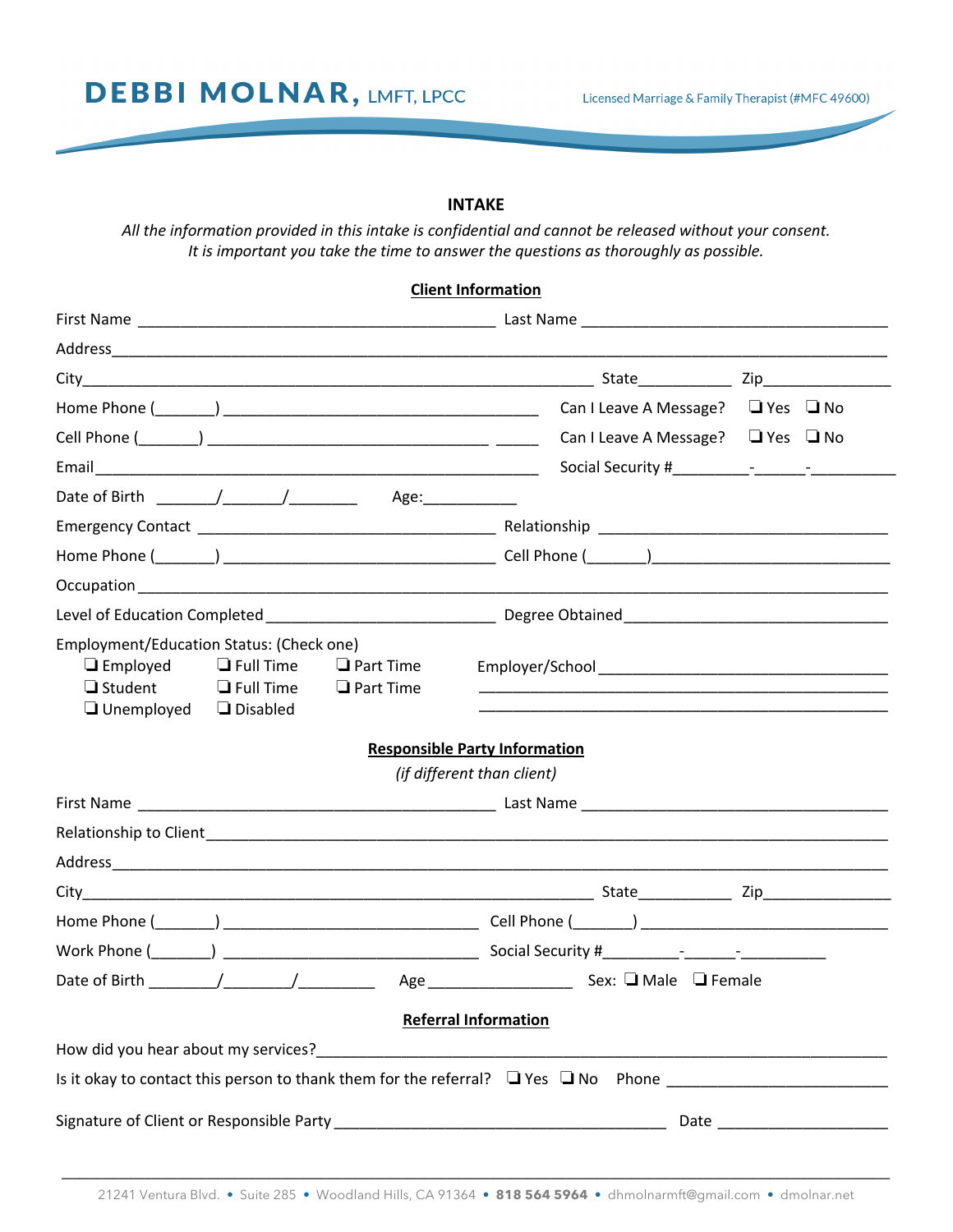## **Family-of-Origin Information**

**\_\_\_\_\_\_\_\_\_\_\_\_\_\_\_\_\_\_\_\_\_\_\_\_\_\_\_\_\_\_\_\_\_\_\_\_\_\_\_\_\_\_\_\_\_\_\_\_\_\_\_\_\_\_\_\_\_\_\_\_\_\_\_\_\_\_\_\_\_\_\_\_\_\_\_\_\_\_\_\_\_\_\_\_\_\_\_\_\_\_\_\_\_\_\_\_**

*Please include family member's name, age, living/deceased, if deceased cause of death, how old you were at time of death and a description of the relationship.*

| Sibling <u>Contract Communication</u> Contract Communication of the Communication of the Communication of the Communication of the Communication of the Communication of the Communication of the Communication of the Communicatio |  |
|-------------------------------------------------------------------------------------------------------------------------------------------------------------------------------------------------------------------------------------|--|
|                                                                                                                                                                                                                                     |  |
|                                                                                                                                                                                                                                     |  |
| <b>Current Family Structure</b>                                                                                                                                                                                                     |  |
| Please list all individuals who currently live with you. Include any information about custody arrangements for                                                                                                                     |  |
| separated/divorced parents. Please include person's name, age, and a description of the relationship.                                                                                                                               |  |
|                                                                                                                                                                                                                                     |  |
|                                                                                                                                                                                                                                     |  |
|                                                                                                                                                                                                                                     |  |
|                                                                                                                                                                                                                                     |  |
| <b>Marital/Relationship Information</b>                                                                                                                                                                                             |  |
| Please include information regarding significant romantic relationships                                                                                                                                                             |  |
| Current Relationship Status (check one):                                                                                                                                                                                            |  |
| $\Box$ Single $\Box$ Partnered $\Box$ Engaged $\Box$ Married $\Box$ Separated $\Box$ Divorced $\Box$ Widowed                                                                                                                        |  |
|                                                                                                                                                                                                                                     |  |
| How long have you been or were you:                                                                                                                                                                                                 |  |
| □ Married _______________ □ Living Together ______________________ □ Going Out/Dating ___________________                                                                                                                           |  |
|                                                                                                                                                                                                                                     |  |
|                                                                                                                                                                                                                                     |  |
|                                                                                                                                                                                                                                     |  |
| How long were you:                                                                                                                                                                                                                  |  |
| □ Married ______________ □ Living Together _____________________ □ Going Out/Dating _______________                                                                                                                                 |  |
|                                                                                                                                                                                                                                     |  |
| How would you describe your relationship? Notify a state of the state of the state of the state of the state o                                                                                                                      |  |
|                                                                                                                                                                                                                                     |  |
| What caused the relationship to end? The contract of the contract of the contract of the contract of the contract of the contract of the contract of the contract of the contract of the contract of the contract of the contr      |  |
|                                                                                                                                                                                                                                     |  |
| <b>Children</b>                                                                                                                                                                                                                     |  |
| School/Occupation<br><b>Relationship Description</b><br><b>Sex</b><br>Name<br>Age                                                                                                                                                   |  |
|                                                                                                                                                                                                                                     |  |
|                                                                                                                                                                                                                                     |  |
|                                                                                                                                                                                                                                     |  |
|                                                                                                                                                                                                                                     |  |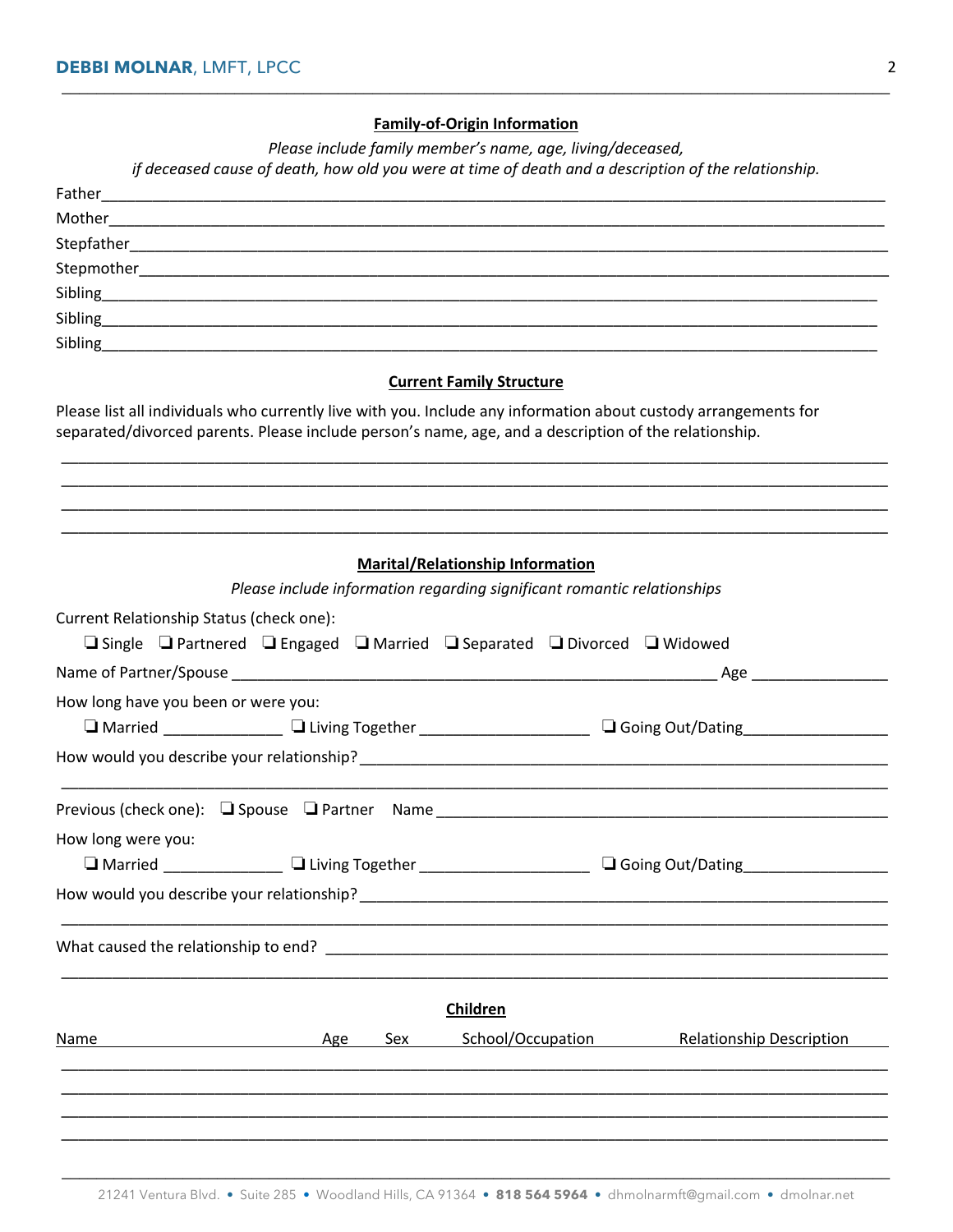## **Medical/Mental Health Information**

**\_\_\_\_\_\_\_\_\_\_\_\_\_\_\_\_\_\_\_\_\_\_\_\_\_\_\_\_\_\_\_\_\_\_\_\_\_\_\_\_\_\_\_\_\_\_\_\_\_\_\_\_\_\_\_\_\_\_\_\_\_\_\_\_\_\_\_\_\_\_\_\_\_\_\_\_\_\_\_\_\_\_\_\_\_\_\_\_\_\_\_\_\_\_\_\_**

*Please list all diseases, illnesses, important accidents and injuries, surgeries, hospitalizations, periods of loss of consciousness, convulsions/seizures and any other medical conditions your child has had.*

| Illness/Diagnosis<br>Age                                                                               | Treatment |                               | Result                                                                                                                                                                                                                                         |
|--------------------------------------------------------------------------------------------------------|-----------|-------------------------------|------------------------------------------------------------------------------------------------------------------------------------------------------------------------------------------------------------------------------------------------|
|                                                                                                        |           |                               |                                                                                                                                                                                                                                                |
|                                                                                                        |           |                               |                                                                                                                                                                                                                                                |
|                                                                                                        |           |                               |                                                                                                                                                                                                                                                |
| List all medications you are currently taking: (prescribed, over the counter, and others)              |           |                               |                                                                                                                                                                                                                                                |
| Medication                                                                                             |           | Dosage Taken for When started | Prescribed by The Second Second Second Second Second Second Second Second Second Second Second Second Second Second Second Second Second Second Second Second Second Second Second Second Second Second Second Second Second S                 |
|                                                                                                        |           |                               |                                                                                                                                                                                                                                                |
|                                                                                                        |           |                               |                                                                                                                                                                                                                                                |
| Please list current physician(s) or medical practitioners whose care you are under:                    |           |                               |                                                                                                                                                                                                                                                |
|                                                                                                        |           |                               |                                                                                                                                                                                                                                                |
|                                                                                                        |           |                               |                                                                                                                                                                                                                                                |
|                                                                                                        |           |                               |                                                                                                                                                                                                                                                |
| Has any member of your family been treated for                                                         |           |                               |                                                                                                                                                                                                                                                |
|                                                                                                        |           |                               |                                                                                                                                                                                                                                                |
|                                                                                                        |           |                               |                                                                                                                                                                                                                                                |
|                                                                                                        |           |                               |                                                                                                                                                                                                                                                |
|                                                                                                        |           |                               |                                                                                                                                                                                                                                                |
|                                                                                                        |           |                               |                                                                                                                                                                                                                                                |
|                                                                                                        |           |                               | Please list any major family health issues (include family member and issue) _________________________________                                                                                                                                 |
| Have you ever received psychiatric or psychological services before? (check one): $\Box$ Yes $\Box$ No |           |                               |                                                                                                                                                                                                                                                |
|                                                                                                        |           |                               | (If yes, please list your age at the time of treatment, the length of treatment, the focus of treatment, if a diagnosis was<br>given, what the diagnosis was, if you felt the diagnosis was accurate and the reason treatment was terminated.) |
|                                                                                                        |           |                               |                                                                                                                                                                                                                                                |
|                                                                                                        |           |                               | Have you (client) ever thought about, discussed or attempted suicide?): $\Box$ Yes $\Box$ No If yes, when?                                                                                                                                     |
|                                                                                                        |           |                               |                                                                                                                                                                                                                                                |
| Have you (client) ever been the victim of or witnessed:                                                |           |                               |                                                                                                                                                                                                                                                |
|                                                                                                        |           |                               |                                                                                                                                                                                                                                                |
|                                                                                                        |           |                               |                                                                                                                                                                                                                                                |
| <b>Emotional Abuse:</b><br>Assault:                                                                    |           |                               |                                                                                                                                                                                                                                                |
| If the answer to any of the above questions is "yes" was the abuse reported? $\Box$ Yes $\Box$ No      |           |                               |                                                                                                                                                                                                                                                |
|                                                                                                        |           |                               |                                                                                                                                                                                                                                                |
| Is it still going on? $\Box$ Yes $\Box$ No                                                             |           |                               |                                                                                                                                                                                                                                                |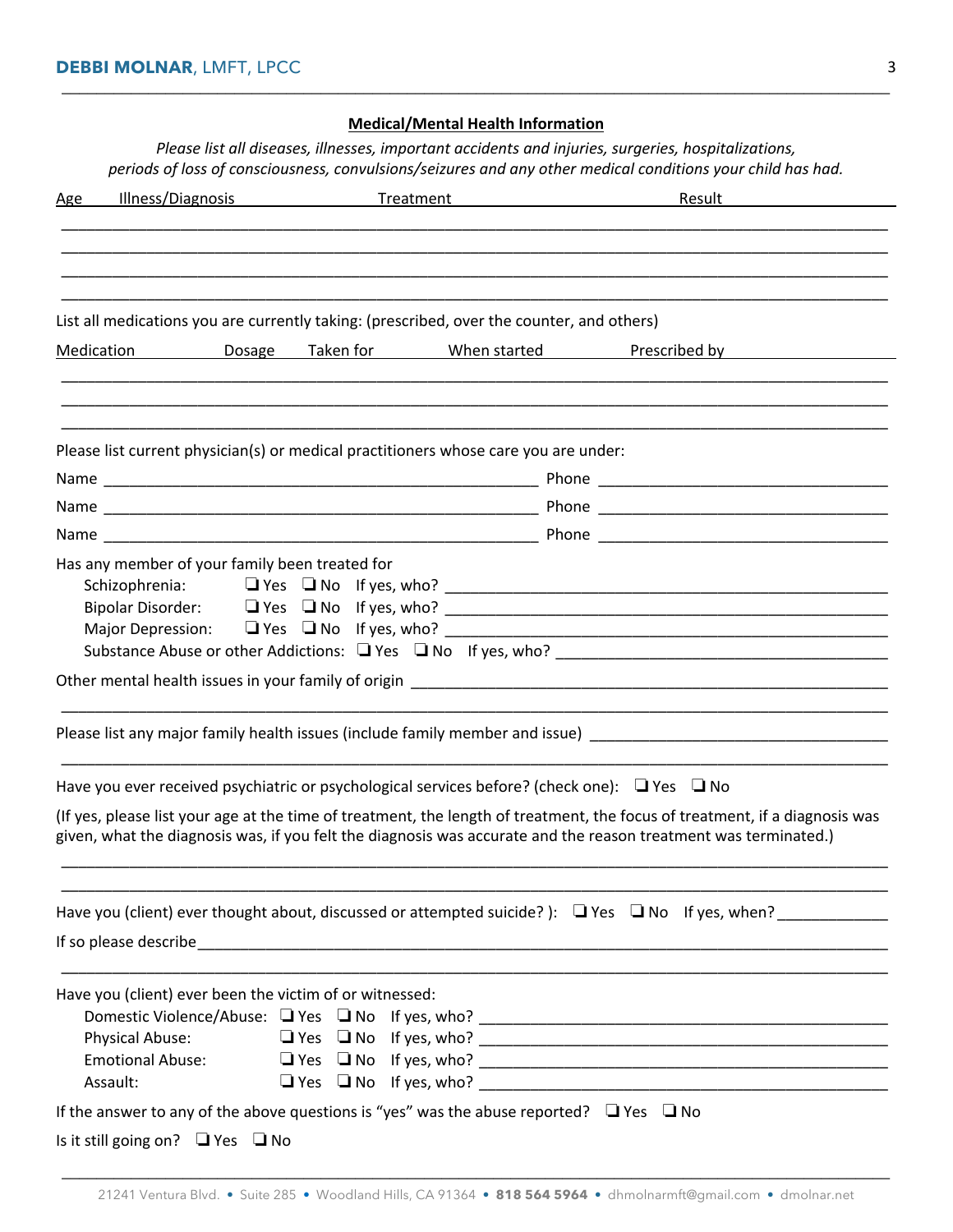## **Symptoms/Problem Checklist**

**\_\_\_\_\_\_\_\_\_\_\_\_\_\_\_\_\_\_\_\_\_\_\_\_\_\_\_\_\_\_\_\_\_\_\_\_\_\_\_\_\_\_\_\_\_\_\_\_\_\_\_\_\_\_\_\_\_\_\_\_\_\_\_\_\_\_\_\_\_\_\_\_\_\_\_\_\_\_\_\_\_\_\_\_\_\_\_\_\_\_\_\_\_\_\_\_**

*Please check any of the following problems/issues which you feel apply to you:*

| $\Box$ Depression<br>$\Box$ Hopelessness              | $\Box$ Trauma                     | $\Box$ Sexual Identity Issues<br>$\Box$ Self<br>$\Box$ Partner |
|-------------------------------------------------------|-----------------------------------|----------------------------------------------------------------|
| $\Box$ Loneliness                                     | $\Box$ Issues with Sleep          | <b>G</b> Family Member                                         |
| Grief/Loss Issues                                     | $\Box$ Insomnia                   | □ Self Destructive Behavior                                    |
| □ Anxiety/Nervousness<br>$\Box$ Fear                  | $\Box$ Difficulty falling asleep  | $\Box$ Cutting                                                 |
|                                                       | $\Box$ Difficulty staying asleep  | □ Eating Disorder                                              |
| $\Box$ Panic                                          | $\Box$ Sleeping too much          | Picking (Skin, Nails, Hair)                                    |
| $\Box$ Suicidal Thoughts                              | □ Nightmares/Terrors              | $\Box$ Other                                                   |
| $\Box$ Racing Thoughts                                | $\Box$ Cultural/Religious Issues  | Relationship Issues                                            |
| $\Box$ Separation Anxiety                             | $\square$ Work Issues             | □ Spouse/Partner                                               |
| Obsessive Thoughts                                    | School Issues                     | $\Box$ Infidelity                                              |
| $\Box$ Compulsions                                    | $\Box$ Career Issues              | $\Box$ Trust                                                   |
| Over Organized/Neat                                   | $\Box$ Financial Issues           | $\Box$ Violence                                                |
| $\Box$ Messy                                          | Legal Problems                    | $\Box$ Abuse                                                   |
| $\Box$ Hoarding (difficulty getting rid<br>of things) |                                   | $\Box$ Parents                                                 |
| $\Box$ Temper/Anger                                   | $\Box$ Health Issue(s)            | $\Box$ Children                                                |
|                                                       | Specify_____________________      | $\Box$ Siblings<br>$\Box$ Friends                              |
| Impulse Control Issues                                |                                   | □ Co-Workers                                                   |
| $\Box$ Irritability                                   | $\Box$ Health Issue with a Family | $\Box$ Boss                                                    |
| □ Self Control                                        | Member                            | Lack of Relationships                                          |
| □ Concentration/Focus                                 | Specify ______________________    | $\Box$ Other                                                   |
| Memory Issues                                         |                                   | $\Box$ Body Image Issues                                       |
| □ Self Criticism                                      | $\Box$ Disabilities               | $\Box$ Weight Issues                                           |
| □ Low Self Esteem                                     |                                   | Obsessive Thinking re:                                         |
| $\Box$ Guilt                                          | $\Box$ Learning Issues            | Food/Weight                                                    |
| $\Box$ Tired/Weak                                     | Specify ______________________    | $\Box$ Binging                                                 |
| Lack of Motivation                                    |                                   | $\Box$ Purging                                                 |
| Difficulty Making Decisions                           | $\Box$ Sexual Issues              | $\Box$ No Appetite                                             |
| $\Box$ Overwhelm                                      | $\Box$ Lack of Desire             | □ Too Much Appetite                                            |
| $\Box$ Issues with energy                             | Abundance of Desire               | <b>Q</b> Personality Traits                                    |
| $\Box$ Lack of Energy                                 | $\Box$ Performance Issue          | $\Box$ Shy                                                     |
| Too Much Energy                                       |                                   | □ Assertiveness                                                |
| $\Box$ Difficulty with Change                         |                                   | □ Judgmental                                                   |
| <b>Life Transition Issues</b>                         | $\Box$ Pornography                | $\Box$ Secretive                                               |
|                                                       | □ Other ___________________       | $\Box$ Suspicion                                               |
|                                                       |                                   | $\Box$ Jealousy                                                |

o Other \_\_\_\_\_\_\_\_\_\_\_\_\_\_\_\_\_